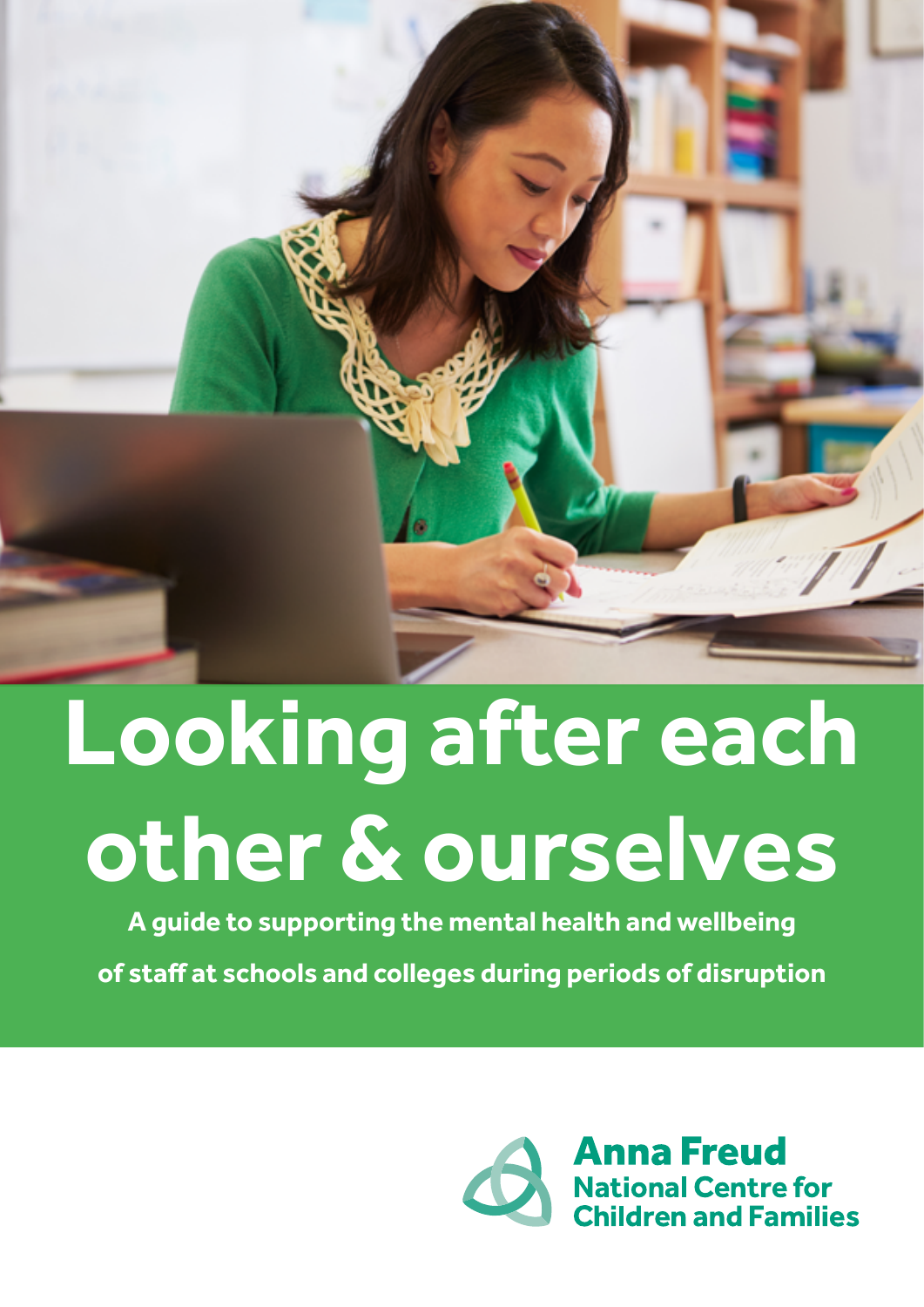When we think about wellbeing, we are thinking about our physical, mental and emotional health. Good wellbeing is usually indicative of good balance in life. At this time of change and uncertainty, focussing on our wellbeing becomes even more important.

We understand that the school and college setting has significantly changed in the past weeks and may continue to evolve over the coming months. During this time it is important to think of ways to support your own and your colleagues' mental health and wellbeing, whether they are working remotely or still working in school.

In school we often come together as a staff body to share and celebrate as a way of supporting staff wellbeing and boosting morale. With this no longer an option, we need to think of different ways to connect and prioritise our wellbeing. There are many ways you can do this. We've listed some things to help you:

#### **1. Identify your goals**

Identify what "self-care" means for you and build in more activities that you enjoy or help to keep you calm and relaxed. What has a positive impact on your wellbeing? Once you are clear about what works for you, you can start to identify some simple personal goals. For example, it could be going out for a daily walk, meditating, exercising or something else. Setting aside 15 minutes a day to do this may seem small but starting off with something measurable and achievable will help you identify strategies to prioritise self-care.

#### **5. Buddy up**

Create a buddy system. Knowing that there is support around you can feel containing and comforting. You may wish to choose a "buddy" within your staff team and/or outside of your work life. This person can be someone that you can talk to or check in with on a regular basis to help check on your wellbeing levels.

Remember that everyone has different needs. Making connections with friends, family and colleagues is key to our wellbeing but not everyone wants to take part in collective chats or activities. It is important to respect each individual's strategies for managing their own wellbeing, while making sure that all staff have someone looking out for them in a supportive and non-obtrusive way.

[www.annafreud.org/schoolsinmind](http://www.annafreud.org/schoolsinmind) **Child in Mind podcasts** [www.annafreud.org/childinmind](http://www.annafreud.org/childinmind) **On My Mind** amymind.info

#### **6. Go back to basics**

Focus on your basic needs. During times of change, focussing on maintaining a healthy routine including sleeping, exercising and eating well can be helpful in creating consistency and balance in our lives. This can help us to feel contained and that life is more manageable as there is some consistency.

#### **7. Express yourself**

Be patient with yourself. Like any other change that we may make, embedding more positive self-care strategies into your daily routine can take time. Be as consistent as you can whilst you make these changes and remember that some self-care is better for your wellbeing than none at all!

# **Sharing good practice**

We're at our best when we learn from each other's experiences. We've been speaking to colleagues in Hong Kong who have been experiencing school closures for many weeks now have kindly shared some successful strategies that they have been using to support staff who are working and teaching remotely.

Finding a way to express how you feel can be powerful in helping to process strong feelings. This can include talking to someone about how you feel or expressing yourself more creatively through methods such as writing, art, sports or music. We cannot overestimate the importance of looking after each other and supporting your wellbeing and the wellbeing of others at this time. Change can be disruptive and people respond in different ways, but there will be challenges to all of us during this period. Being mindful of the need to take care of your own wellbeing it the best place to start.

- Staff have prioritised time to connect one-toone via [Zoom](https://zoom.us), [WhatsApp groups](https://www.whatsapp.com) and other forms of social media
- Keeping staff wellbeing as positive as possible has been key: promoting enjoyable activities such as [Skype](https://www.skype.com/en/) cheese and wine events or a book club, as well as ensuring regular check-ins with those who may be working or living alone.
- Maintaining professional development courses online to support staff wellbeing

# **Links to more info:**

**Schools in Mind** 

# **2. Plan your wellbeing**

Plan the activities that you enjoy. Set aside some time at particular times of the day for your activities. These may be activities you have enjoyed before such as reading, yoga or connecting with friends and family, or you may want to take this time as an opportunity to identify new activities such as cooking, running or meditation.

# **3. Use media positively**

Engage with the media mindfully. Media and social media can be a great way to connect with others and find out information. However, the things that we watch, see and hear can impact upon how we feel, think and behave. Find ways to use the media to energise yourself and to improve your social support networks.

#### **4. Take time to breathe**

Deep breathing can be calming. Taking a minute (or less!) to stop and breathe can help you to manage feelings of stress or tension as well as reflect on what needs to happen next. There are many useful apps which you can download for guided breathing exercises, for example [The Breathing App](https://eddiestern.com/the-breathing-app/) and [Headspace.](https://www.headspace.com/)